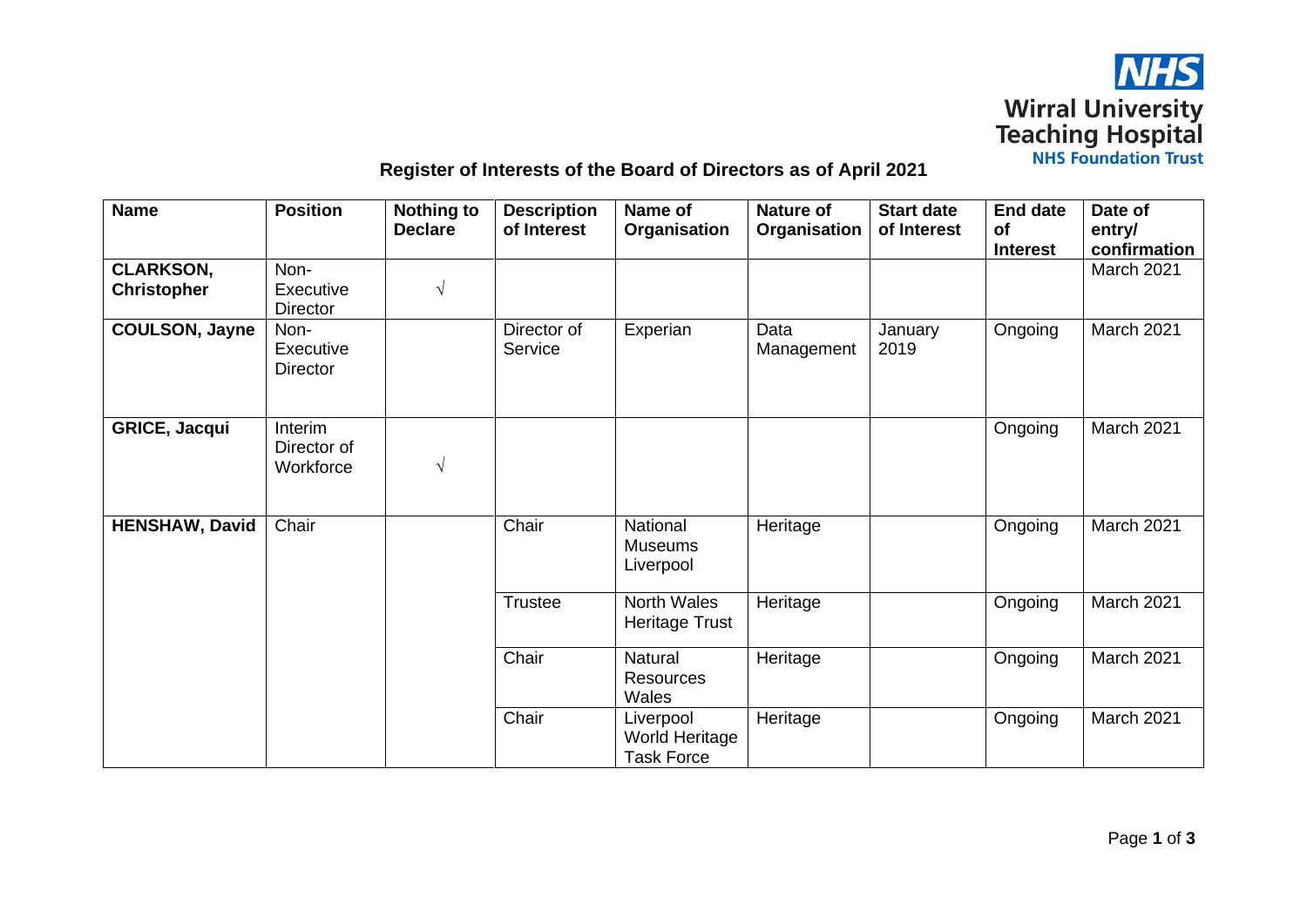|                                     |                                      |            | Chair                                        | Sir David<br>Henshaw<br>Partnership<br>Ltd         |                                  |                   | Ongoing | March 2021 |
|-------------------------------------|--------------------------------------|------------|----------------------------------------------|----------------------------------------------------|----------------------------------|-------------------|---------|------------|
| <b>HOLMES, Janelle</b>              | Chief<br>Executive<br>Officer        |            | Spouse is<br>Senior<br>Manager               | Salford Royal<br><b>NHS</b><br>Foundation<br>Trust | <b>NHS</b><br>Organisation       |                   | Ongoing | March 2021 |
|                                     |                                      |            | Spouse is UK<br><b>Director</b>              | Ortivus                                            | Medical<br>technology<br>company |                   | Ongoing | March 2021 |
| IGOE, Stephen                       | Non-<br>Executive<br><b>Director</b> |            | Deputy Vice-<br>Chancellor                   | Edge Hill<br>University                            | Education                        | 2 January<br>1996 | Ongoing | March 2021 |
| LORIMER, Susan                      | Non-<br>Executive<br><b>Director</b> |            | <b>Board</b><br>Member                       | Alpha (RSL)<br>Ltd                                 | Housing<br>Association           | January<br>2019   | Ongoing | March 2021 |
| <b>MIDDLETON,</b><br><b>Anthony</b> | Chief<br>Operating<br>Officer        | $\sqrt{ }$ |                                              |                                                    |                                  |                   |         | March 2021 |
| RICHARDS, Hazel                     | <b>Chief Nurse</b>                   |            | Spouse is<br><b>Group Chief</b><br>Executive | Northern Care<br>Alliance                          | <b>NHS</b><br>Organisation       | 1 April 2019      | Ongoing | March 2021 |